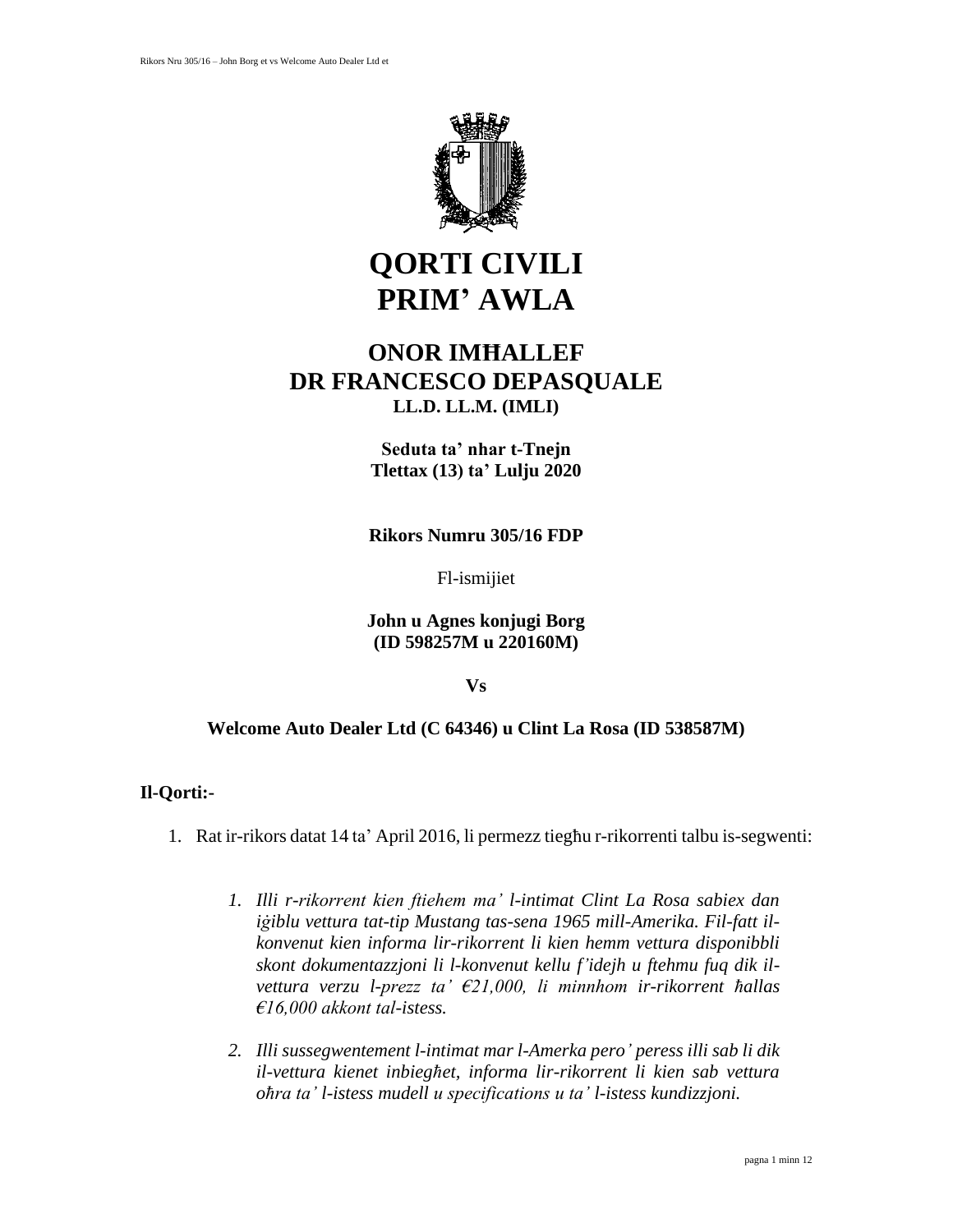- *3. Illi l-intimat assigura lir-rikorrenti li din it-tieni vettura kienet kundizzjoni tajba daqs l-ewwel vettura.*
- *4. Illi sussegwentement irriżulta li din il-vettura, meta waslet Malta, kienet fil-fatt ta' kundizzjoni diżastruża u ċertament mhux tal-istess livell daqs l-ewwel vettura li ftehmu fuqha.*
- *5. Illi minħabba f'dan r-rikorrenti daħal fi spejjeż ulterjuri ta' €120 surveyor. Kopja tar-rapport tas-surveyor huwa anness u mmarkat bħala Dok A.*
- *6. Illi għalhekk il-vettura odjerna ma kenitx tal-kwalita' pattwita skond lartikolu 1390 tal-Kapitolu 16 tal-Liġijiet ta' Malta.*
- *7. Illi l-intimati ġew interpellati diversi drabi biex jieħdu l-vettura lura u jirrifondu l-prezz u jħallsu d-danni iżda baqgħu inadempjenti.*

*Għaldaqstant l-esponent jitlob umilment li din l-Onorabbli Qorti jogħġobha:*

- *i) Tiddikjara illi vettura de quo Agitur tat-tip Mustang tal-1965 (Warranty Number 5R07T208875) mibjugħa lir-rikorrent mhijiex waħda tal-kwalita' pattwita u għalhekk hemm lok li tintalab irrexxissjoni tal-kuntratt tal-bejgħ de quo u r-rifużjoni tal-prezz kollu mħallas.*
- *ii) Tirrixendi l-bejgħ tal-vettura tat-tip Mustang mibjugħa lirrikorrenti.*
- *iii) Tordna lill-intimati jew min minnhom jirrifondu lura lir-rikorrenti l-prezz sittax il-elf Ewro (€16,000).*
- *iv) Tiddikjara illi a kawża ta' l-aġir ta' l-intimati jew min minnhom kif fuq ingħad, ir-rikorrenti sofrew danni konsistenti fost affarijiet oħra ta' spejjeż inkorsi għar-rapport tas-surveyor.*
- *v) Tillikwida d-danni sofferti mir-rikorrenti.*
- *vi) Tikkundanna lill-intimati jew min minnhom iħallsu lir-rikorrenti ssomma hekk likwidata.*

*Bl-ispejjjeż inkluż l-ispejjeż taċ-ċedola li ġiet presentata kontestwalment u tal-konsinjatarja li qiegħed iżomm il-vettura odjerna pendenti dawn ilproċeduri, u l-ispejjeż tal-mandat ta' sekwestru fl-ismijiet premessi li ġie preżentat kontestwalment, bl-imgħax u l-intimat inġunt in subizzjoni.*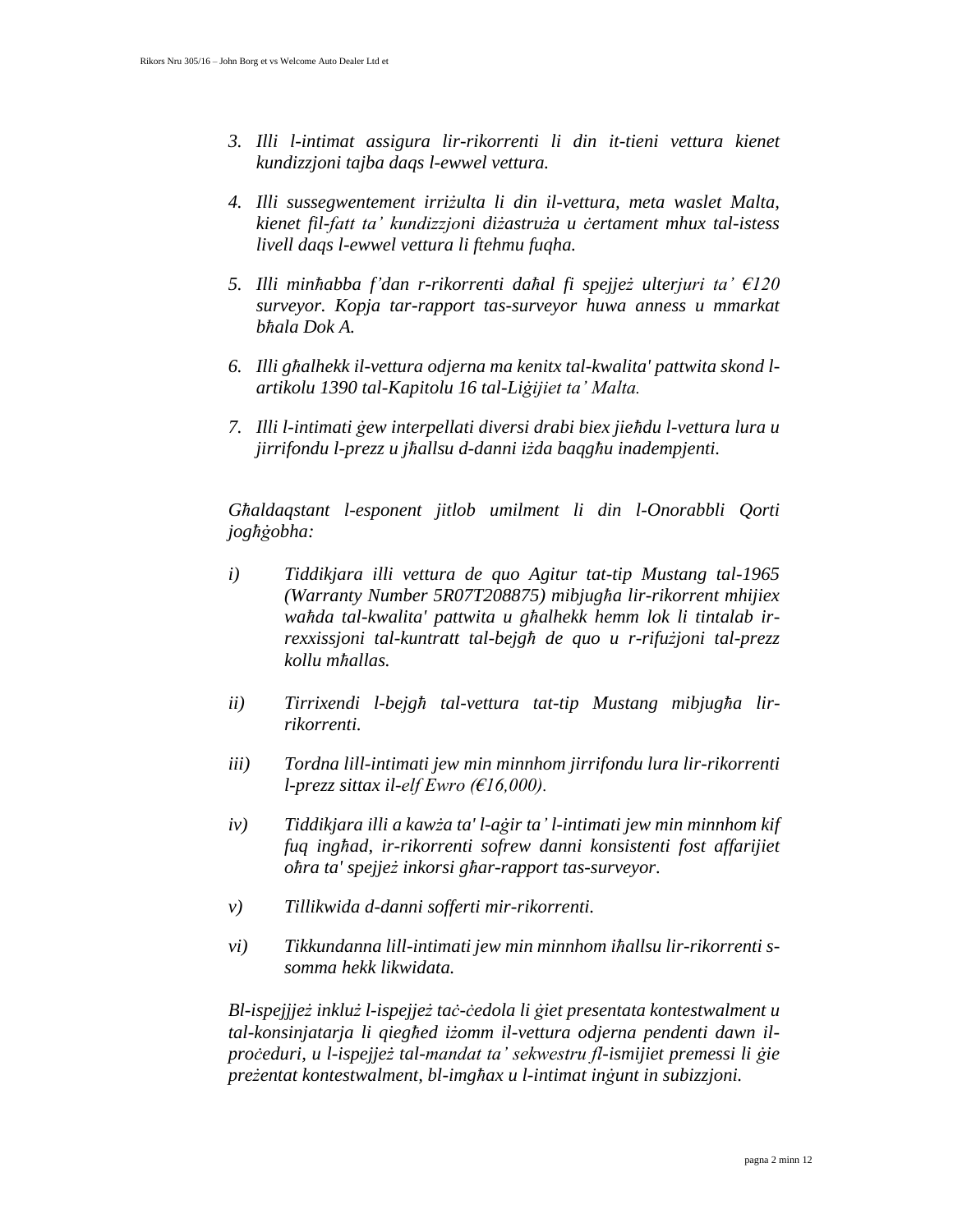- 2. Rat illi fl-4 ta' Mejju 2016, l-intimati laqgħu għal dak mitlub billi qajjmu s-segwenti difiżi:
	- *1. Illi preliminarjament l-esponenti Welcome Auto Dealer Ltd. C 64346 m'għanda ebda relazzjoni ġuridika mar-rikorrenti u dan billi, inter alia, qatt ma kienet konrajenti, bil-kontra ta' dak allegat. Dan kif jirriżulta kemm mid-dokumenti eżebiti mir-rikorrenti kif ukoll mill-fatt li fis-7 ta' April 2016 ġiet intavolata kawża fl-ismijiet Clint La Rosa vs. John Borg 125/16/AM fit-Tribunal Għal Talbiet Żgħar appuntata għas-27 ta' Mejju 2016 abbażi tal-fatt li wara Clint La Rosa ittrasferixxa l-vettura mertu ta' dawn il-proċeduri kien għad fadal bilanċ x'jitħallas. Din l-azzjoni ma tressqetx minn Welcome Auto Dealer Ltd. C 64346;*
	- *2. Illi fil-fatt Welcome Auto Dealer Ltd. C 64346 m'għandha ebda relazzjoni ġuridika mar-rikorrenti John Borg et. tant li anke' l-istess John Borg ma kienx konvint minn dan u ppreżenta l-kawża tiegħu kontra żewġ persuni sabiex min minnhom jiġi ddikjarat responsabbli iħallas l-ammont mitlub;*

*Għar-rigward Clint La Rosa ID 538587(M) u bla preġudizziu għal dak fuq espost Welcome Auto Dealer Ltd. C 64346*

- *3. Illi nhar il-Ħamis 7 ta' April 2016 ġiet intavolata kawża fl-ismijiet Clint La Rosa vs. John Borg 125/16/AM fit-Tribunal Għal Talbiet Żgħar appuntata għas-27 ta' Mejju 2016 abbażi tal-fatt li Clint La Rosa ttrasferixxa l-vettura mertu ta' dawn il-proċeduri kien għad fadal bilanċ x'jitħallas. F'din il-kawża ser tinstema' l-mertu ta' din ilkawża;*
- *4. Illi bil-kontra ta' dak li qed jingħad fir-rikors promutur il-vettura hija fil-fatt tal-kwalita' pattwita u dan kif jirriżulta ictu oculi mir-rikors ġuramentat u b'hekk m'hemmx ħtieġa li jiġi mħassar il-bejgħ;*
- *5. Illi fil-fatt din il-vettura ġiet misjuba fuq sit elettroniku mir-rikorrent u ibnu stess tant li kienu qalu lill-intimat La Rosa biha u talbuh biex minn fejn kien f'San Francisco (fejn mar jara l-ewwel vettura li kienet laħqet ġiet mibjugħa) jitlaq lejn Las Vegas fejn kienu sabu din il-vettura ta' l-istess għamla. Kienu fil-fatt bagħtu filmat li sabu fuq is-sit elettroniku lill-intimat kif ser jidher waqt it-trattazzioni tal-kawża; illi għalhekk dan jagħmlu untratt sine qua non mhux bejgħ. Għalhekk l-azzjoni attriċi hija nproponibbli. Dan bla preġudizzju.*
- *6. Illi di piu m'hemmx danni li għandhom jiġi/u kkundannati l-intimati jħallsu u dan billi l-intimat dejjem aġixxa bl-aħjar mod possibbli u*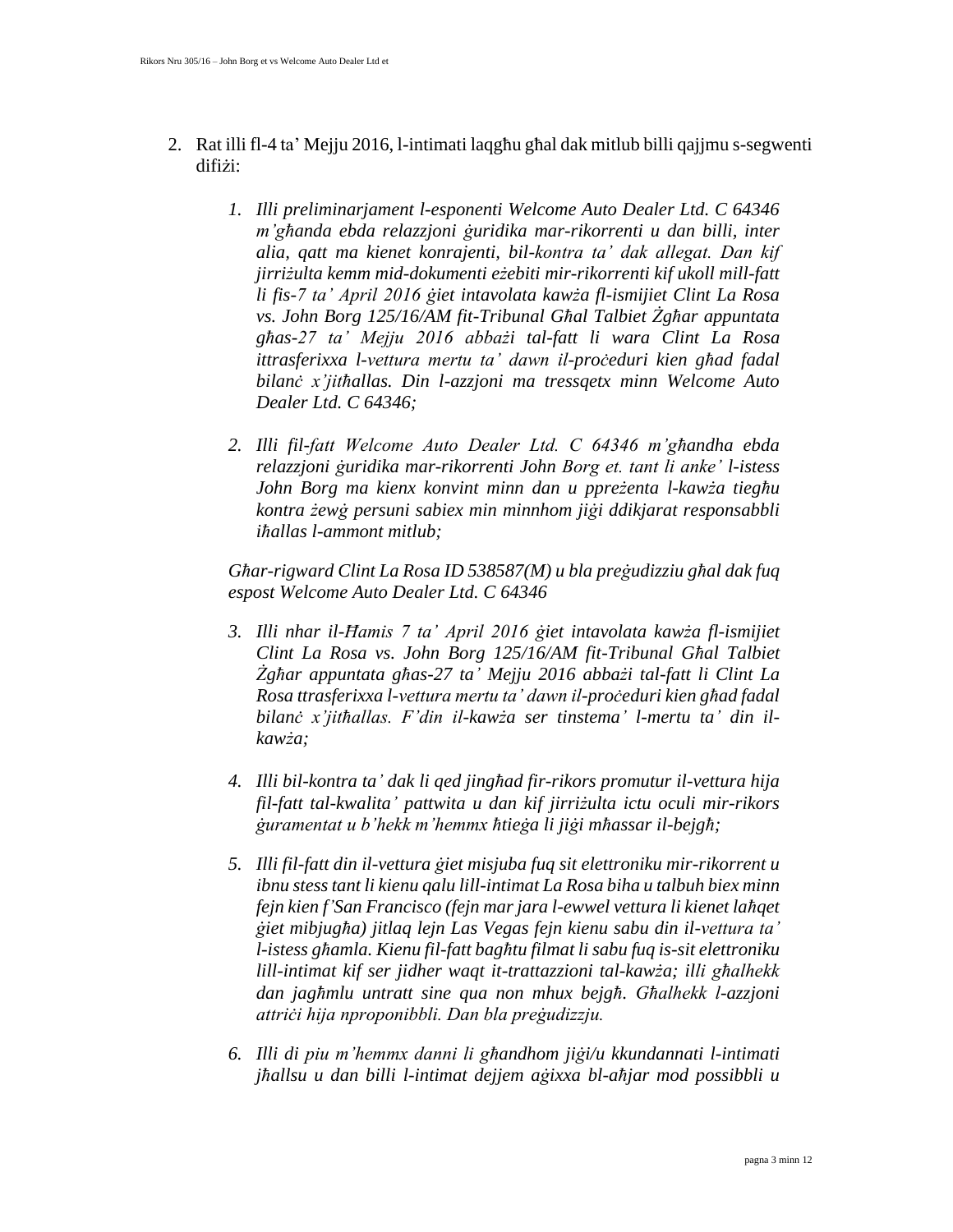*segwa diliġenza stretta f'dan il-bejgħ u dan kif ser jirriżulta waqt ittrattazzjoni tal-kawża;*

- *7. Illi l-esponent jiddikjara li, apparti li l-bejgħ ġie konkluż, hu ttrasferixxa din il-vettura lir-rikorrent John Borg, li aċċettaha, tant li tah il-pussess tagħha f'Jannar 2016 li għadda u sallum din għada għandu;*
- *8. Illi fuq kollox it-talbiet tar-rikorrenti huma nfondati kemm fil-fatt kif ukoll fid-dritt u bla preġudizzju għal dak fuq eċċepit iridu r-rikorrenti jġibu prova ta' dak allegat, inter alia, prova tad-danni u l-quantum tiegħu;*

*Salv eċċezzjonjiet ulterjuri skond il-liġi.*

3. Rat illi fit-15 ta' Ġunju 2016 il-kawża tħalliet għall-provi.

#### **Provi**

- 4. Rat l-affidavit ta' **John Borg** ippreżentat fl-20 ta' Ottubru 2016 (fol 39) flimkien ma' dokumentazzjoni minnu ppreżentata.
- 5. Rat l-affidavit ta' **Christian Borg** ippreżentat fl-20 ta' Ottubru 2016 (fol 49).
- 6. Rat l-affidavit ta' **Agnes Borg** ippreżentat fl-20 ta' Ottubru 2016 (fol 53).
- 7. Rat ix-xhieda ta' **Emanuel Felice**, surveyor imqabbad mir-rikorrenti, mogħtija fis-7 ta' Diċembru 2016 (fol 61), flimkien mad-dokumentazzjoni minnu eżebita, inkluż is-Survey Report minnu redatt u datat 29 ta' Frar 2016 (fol 64).
- 8. Rat is-**Survey Report** redatt minn Emmanuel Felice, fejn għamel is-segwenti osservazzjonijet:

*I was requested by John Borg ID: 598257M residing at 21, Triq Għajn Zejtuna, Mellieħa to inspect and report the current state of a vehicle that was imported from the United States as a classic vehicle.*

*After a full intensive inspection on the 27th February 2016 on this vehicle, it is to be noted that this vehicle was imported as a Mustang model 1965 earlier this year to Malta.*

*From the results of my inspection regarding the condition and state of this vehicle some issues regarding roadworthy classification are to be considered as a non-roadworthy class due to some defects found in the structure and electrical system of this same vehicle. In my inspection*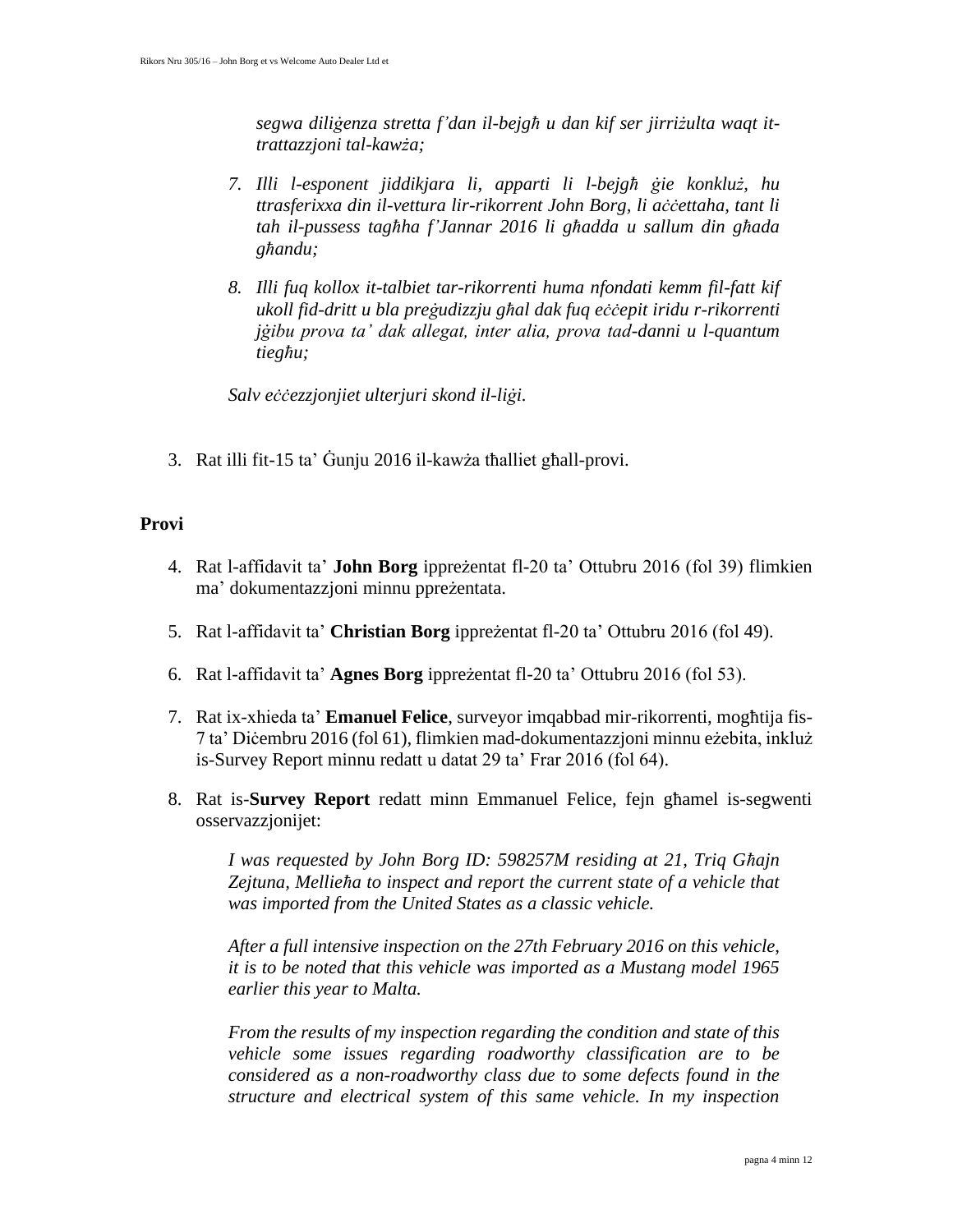*resulted that both front and rear chassis legs members were involved in a possible severe accident collision especially on the rear that is very easy evidently seen that they are creased and crumbled, on the other hand regarding the repairs after the accident on these members were not performed in a safe and up to standard manner. I also noticed that the front chassis leg members next to the lower arms of the front wheels were cracked in a critical unsafe roadworthy condition. I also noticed that on this vehicle a V8 engine was fitted and as a 1965 Mustang with as per manufacturers fitments when it was bought as new the original engine comes out with a straight six cylinder engine (260ci or 289ci model) and not that of a V8 engine (possibly a302d model), that is much heavier than its original engine and this could be of a risk to the front suspension as this vehicle was designed to support a lighter engine and the previous owner was aware of this situation that he fitted a bump stop regulators in between the front suspension springs spacing and that this could be easily visible if inspected from in between the front wings and the front wheels. Even it is to be noted that this vehicle has a various long list of defects and missing trims from all over the vehicle in which it affects the depreciation of the market value of the vehicle.*

*In my opinion regarding this inspection this vehicle must go under a series number of professional repairs to be restorated and roadworthy again and that my calculation for the repairs to its original state and itself value would be approximately of over € 7000 parts and repair rates included.*

- 9. Rat illi fis-7 ta' Diċembru 2016 ir-rikorrenti ddikjaraw illi ma kellhomx aktar provi x'jippreżentaw.
- 10. Rat l-affidavit ta' **Clint La Rosa** ippreżentat fit-22 ta' Marzu 2017 (fol 83) flimkien ma' skambju ta' korrispondenza fuq Messenger bejnu u Christian Borg (fol 87).
- 11. Rat il-kontro eżami ta' John Borg illi sar fit-22 ta' Marzu 2017. (fol 93)
- 12. Rat il-kontro eżami ta' Christian Borg illi sar fit-22 ta' Frar 2018. (fol 119)
- 13. Rat ix-xhieda ulterjuri ta' Clint La Rosa mogħtija fl-10 ta' Ottubru 2018 (fol 134) kif ukoll id-dokumentazzjoni minnu eżebita, ossija korrispondenza skambjata bejnu u bejn Christian Borg fuq Facebook (fol 137 sa 158).
- 14. Rat ix-xhieda in kontro eżami ulterjuri ta' Christian Borg illi saret fl-10 ta' Ottubru 2018 (fol 159), u rat il-korrispondenza skambjata bejnu u bejn Clint La Rosa fuq Facebook (fol 162 sa 311).
- 15. Rat illi fis-7 ta' Ottubru 2019 dina l-Qorti, kif komposta, ħadet konjizzjoni tal-każ.
- 16. Semgħet ix-xhieda ulterjuri ta' Clint La Rosa, mogħtija fit-30 ta' Jannar 2020 (fol 318), kif ukoll id-dokument, ossija USB stick bi tlett videos fih.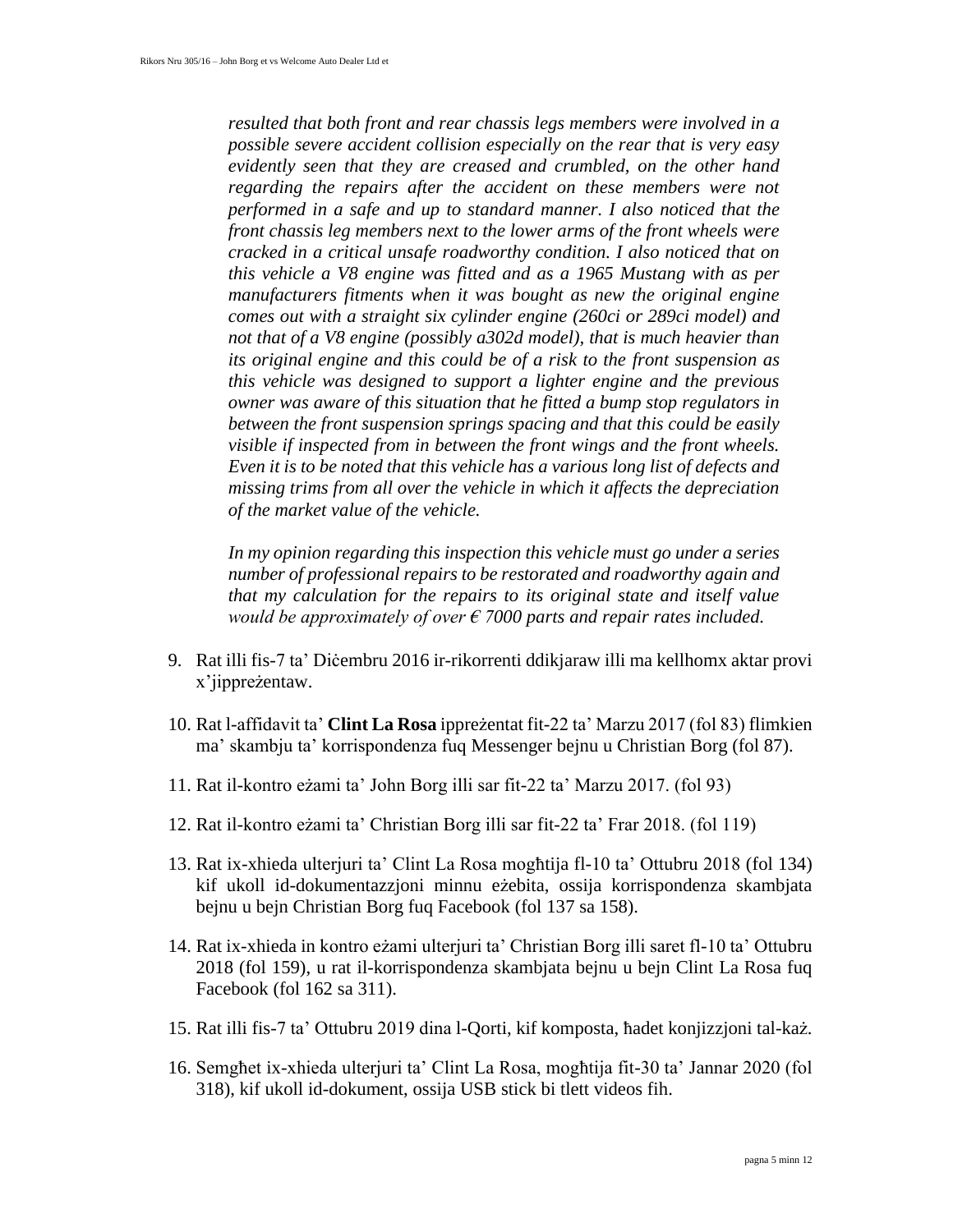- 17. Rat it-tlett videos ippreżentati mill-intimat f'Dok CLR01 (fol 330) ossija ssegwenti:
	- a. Video intitolat '*1965 Ford Mustang*', illi huwa video imtella' mid-ditta Amerikana Vegas Classic Muscle ta' minuta u ħamsin sekonda ikkreat fit-28 ta' Awissu 2016 u li instab minn iben ir-rikorrenti, Christian Borg, u li intbagħat lill-intimat Clint La Rosa, kif jidher korrispondenza permezz ta' Messenger skambjata bejn il-partijiet u eżebita mir-rikorrent (fol 141/142).
	- b. Video intitolat '*video-1442520423*' miġbud mill-intimat Clint la Rosa meta mar jara l-vettura qabel ma nxtrat u li ntbgħat lil Christian Borg fis- 17 ta' Settembru fl-10.06 pm (fol 247).
	- c. Video intitolat '*video-1442520396*' miġbud mill-intimat Clint la Rosa meta mar jara l-vettura qabel ma nxtrat u li ntbgħat lil Christian Borg.
- 18. Semgħet ix-xhieda in kontro eżami ta' Christian Borg illi saret fit-30 ta' Jannar 2020 (fol 331).
- 19. Rat illi fis-26 ta' Frar 2020, il-Qorti ddikjarat il-ġbir tax-xhieda magħluq u ordnat illi jiġu ppreżentati sottomissjonijiet bil-miktub.
- 20. Rat illi fit-8 ta' Mejju 2020 il-konsulent legali tar-rikorrenti ippreżenta issottomissjonijiet finali tagħhom bil-miktub.
- 21. Rat illi fit-28 ta' Mejju 2020 il-konsulent legali ta' l-intimati ippreżenta ssottomissjonijiet finali tagħhom.
- 22. Rat illi fl-10 ta' Ġunju 2020 il-kawża ġiet differita għas-sentenza.

#### Fatti tal-każ

- 23. Jirriżulta, mill-provi prodotti, illi t-tifel tar-rikorrenti, ossija Christian Borg, illi dak iż-żmien kellu wieħed u għoxrin sena, tħajjar jixtri karozza antika tad-ditta Ford Mustang, u għalhekk, flimkien ma' missieru, r-rikorrent John Borg, avvičinaw lillintimat bil-għan illi jaraw kif tkun tista' tinxtara u tiġi impurtata karozza ta' dik ittip mill-Amerika.
- 24. Jirriżulta illi flimkien ma' l-intimat, ur-rikorrent John Borg u ibnu Christian, raw varji karozzi minn fuq siti varji tal-internet u eventwalment, wara illi marru lura ddar u raw waħda partikolari illi ġia' kienet ġiet identifikata, ftehmu ma' l-intimat li kellha tinxtara Ford Mustang tas-sena 1965, għall-prezz komplessiv ta' €20,000.
- 25. Jirriżulta illi, sussegwentement, fis-7 ta' Awissu 2015, ir-rikorrent John Borg daħal fi ftehim ma' Welcome Auto Dealer intitolat 'Deposit and Agreement Form' (fol 45), li kien jgħid li ġej: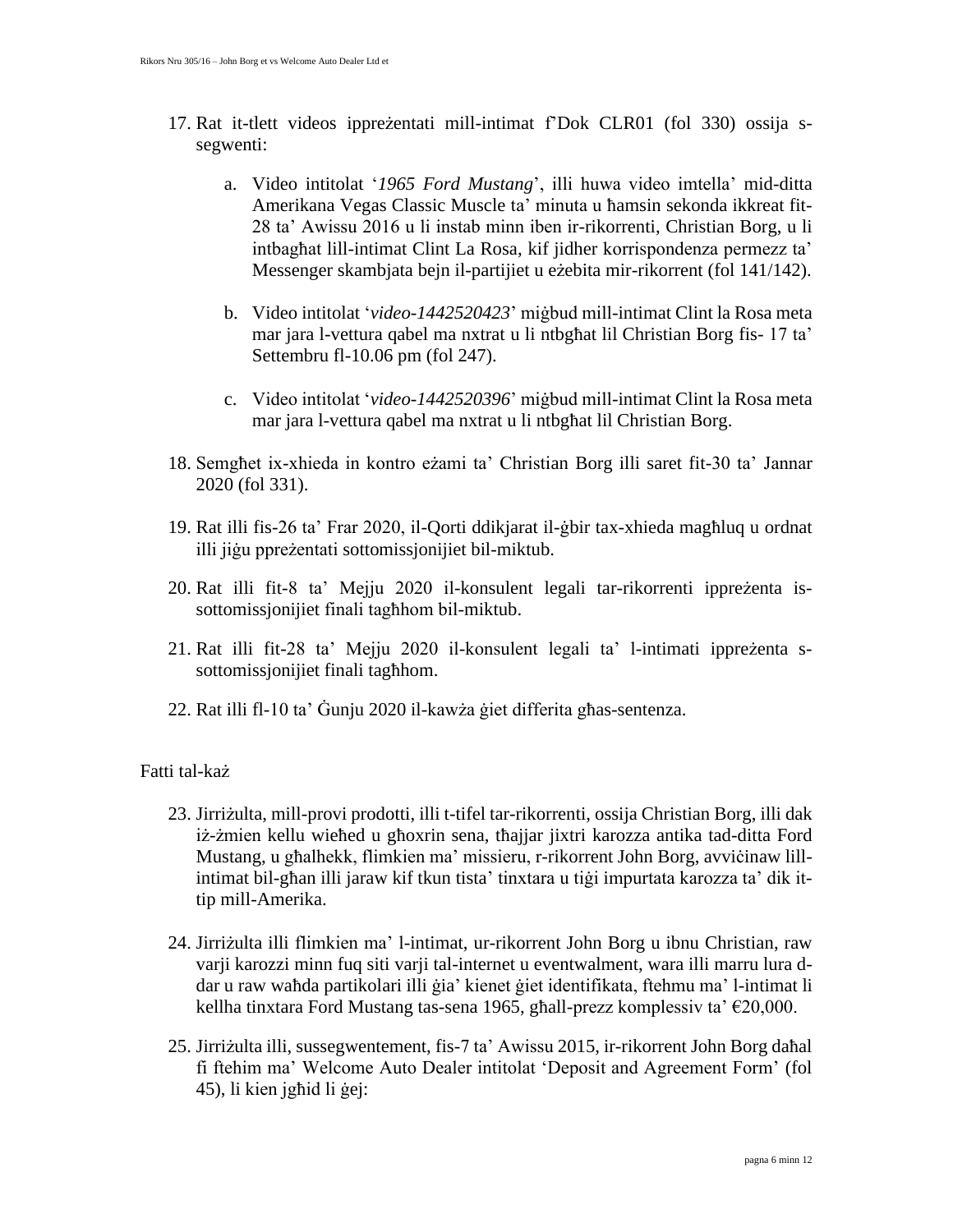*This document is to verify that John Borg of Id no:598257M has paid a deposit of €10,000 Euro for the car model:*

*1965 Ford Mustang as per advert Red Automatic*

*Today the 7th August 2015*

*Total price of the car is 20,000 Euros as agreed and payment of the total price minus the deposit, which is 10,000 Euros will be paid for upon arrival of the car.*

*Seller holds responsibility that car is delivered in full working order and in good condition as stated on the advert and report. Car is sold with registration and Maltese plates registered as classic car.*

*Car sold as tale quale, (as it is).*

- 26. Jirriżulta illi ftit wara l-ftehim, l-intimat Clint La Rosa tela' California ġewwa liStati Uniti tal-Amerika, sabiex jara l-vettura li ftehmu fuqha iżda, fis-16 ta' Awissu 2015, wara illi kkomunika mas-sid tal-vettura, ġie infurmat illi l-vettura kienet ġia' mibjugħa.
- 27. Jirriżulta illi l-intimat La Rosa għarraf lil Christian Borg b'dana l-iżvilupp dakinhar stess, kif jidher fil-korrispondenza skambjata bejniethom minn fuq Messenger fis-16 ta' Awissu 2015 fil-11.08pm (fol 198).
- 28. Jirriżulta illi Christian Borg, kif sar jaf b'dan, talab lill-intimat ifittex għall-oħrajn filwaqt illi għarrfu illi huwa kien qiegħed ifittex ukoll u, ftit tal-ħin wara, sab vettura ġewwa Las Vegas, mibjugħa mid-ditta Vegas Classic Muscle Cars, illi kienet indikata kif ġej fuq is-sit elettroniku CarGurus (fol 142):

*New Arrival To Our Las Vegas Indoor Showroom! 1965 Ford Mustang, Nice Daily Driver. 302 C.t V-8 Engine. Automatic Transmisson. Power Brakes. Flowmaster Exhaust. Nice Black Interior, New Door Panels. New Trunk and Door Weatherstripping. Good Looking Chrome Wheels.*

- 29. Jirriżulta wkoll illi fil-korrispondenza li skambjaw bejniethom, Christian Borg qal is-segwenti lill-intimat Clint La Rosa "*Clint, mela ha namlu hekk ... Dan azilna .... Ta vagas issa meta dak mur alih ... Prova titilfux k jogbok ghax Dan vra ogobni peress Li 302*" (traskrizzjoni fidila ta' dak attwalment miktub) (fol 153).
- 30. Jirriżulta wkoll illi Christian Borg wkoll għadda lill-intimat videoclip illi kien jidher fuq il-web site tal-venditur, (fol 156), liema video kien ta' minuta u ħamsin sekonda, u kien juri l-vettura fid-dettall, kemm minn barra kif ukoll minn ġewwa, kif ukoll juri l-magna tal-vettura taħdem – dana ġie eżebit mill-intimat a fol 330 bħala *1965 Ford Mustang.*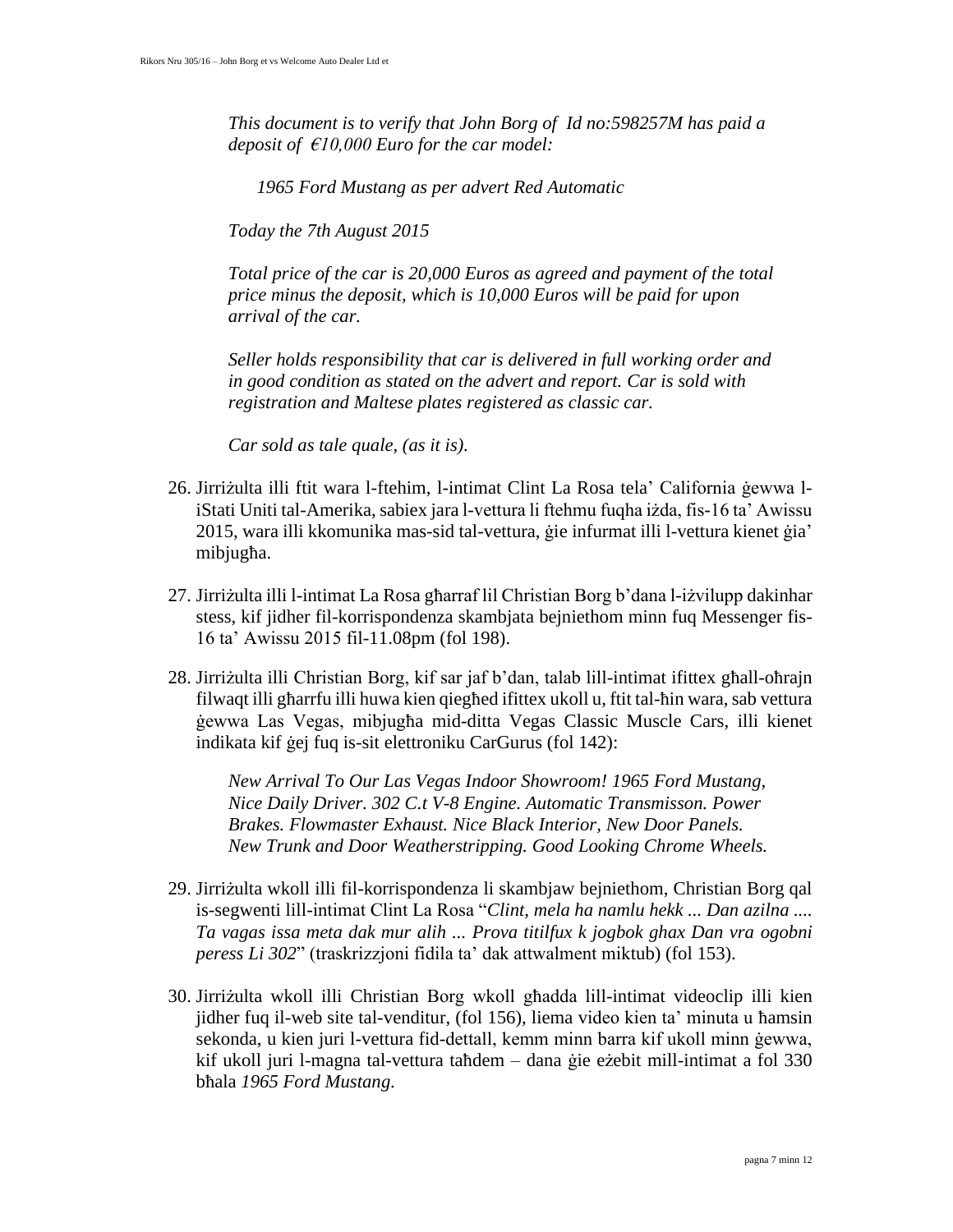- 31. Jirriżulta illi sussegwentement l-intimat Clint la Rosa mar jara il-vettura u qal issegwenti lil Christian Borg "*Sabiħ ... Hafna Sabiħ ... Difetti zar landu biz-zmien ilbqija bomba*" (fol 157 u 217).
- 32. Jirriċulta illi fil-21 ta' Awissu 2015, La Rosa għarraf lil Christian Borg illi l-vettura kienet mixtrija (fol 225), u sussegwentement l-intimat u Christian Borg bdew jiddiskutu dwar xogħolijiet illi kellhom isiru fil-vettura, fosthom suspension ta' quddiem u xi affarijiet oħra żgħar.
- 33. Jirriżulta illi fil-11 ta' Settembru 2015 Christian Borg staqsa lill-intimat "i*sma ikollok naqa cans ħudli video tal-magna startjata u il ħoss tal-exoust*" (fol 244), u fis-17 ta' Settembru fl-10.06 pm l-intimat bgħatlu video ta' tnax-il sekonda talmagna taħdem, liema video ġie eżebit mill-intimat bħala *video-144252042*. (fol 247-248)
- 34. Jirriżulta illi sussegwentement il-vettura ġiet trasportata minn California għal Malta ġewwa container. (fol 278)
- 35. Jirriżulta illi fis-7 ta' Jannar 2016 (fol 283), l-intimat La Rosa għarraf lil Christian Borg illi l-container kien daqt ser jasal u fakkru s-segwenti: "*Isma sabiħ issa insies ikolli bżonn 6000 qabel ma jinfetah u lahhar 5000 wara li nifthuh nohorguwhom.*" (fol 280)
- 36. Jirriżulta illi fit-8 ta' Ġunju 2016, ir-rikorrent John Borg mar flimkien ma' ibnu għand l-intimat u, filwaqt li għaddhielu €6,000 oħra kif mitlub, iffirma s-segwenti dokument: (fol 46)

*This document is to verify that John Borg of Id no:598257m has paid a deposit of €16,000 Euro for the car model:*

*1965 Ford Mustang Red Las Vegas Car*

*Today the 8th January 2016*

*Total price of the car is 21,000 Euros as agreed and payment of the total price minus the deposit, which is 5,000 Euros will be paid for upon arrival of the car.*

*Registration tax ... nil*

*Seller holds responsibility of delivering car in full working order as stated by the report given when viewing the car. Sold as tale quale. (as is)*

37. Jirriżulta illi fil-21 ta' Jannar 2016 il-vettura wasslet (fol 294) u fis 26 ta' Jannar 2016 l-intimat ħa l-vettura fir-residenza tar-rikorrent, il-Mellieħa. (fol 301)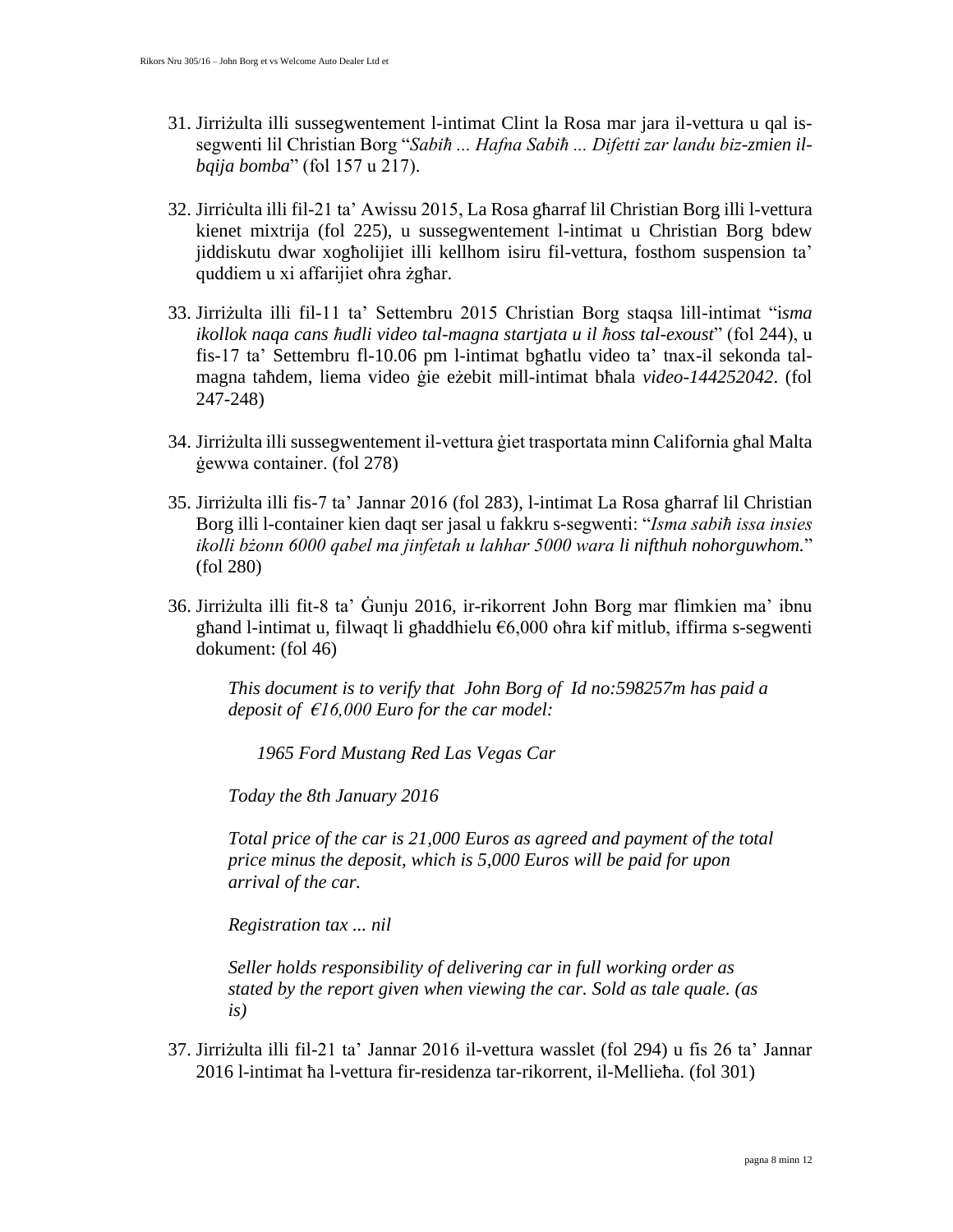- 38. Jirriżulta illi sussegwentement, fil-11 ta' Frar 2016 (fol 305), Christian Borg beda jilmenta ma' l-intimat dwar varji affarijiet fil-karozza, fosthom l-ispray tal-parti talkarozza, li l-vettura kellha daqqa fuq wara, li d-dashboard mhux jaħdem, li m'hemmx tieqa waħda taħdem, li magna mhux sewwa, (fol 305), li rubber nieqes, li suspension ma hemmx, li seat sprayati u horn ma jaħdimx." (fol 306)
- 39. Jirriżulta illi l-intimat irrisponda għal dan billi qal lil Christian Borg is-segwenti:

*Il-karozza anda żmien taħhha christain anda il wear and tear ta 50 sena jiena kollox li rajt atulek li harabli ofrejtlek namlu jien.*

*Mem xej gravi alija qed tasageraw jien minix nati tort il hadd li qed najdlek ċerti affarijiet bilgors ikollu!!" (fol 310)*

40. Jirriżulta illi sussegwentement fis-27 ta' Frar 2016 saret ispezzjoni fuq il-vettura minn surveyor tar-rikorrenti, Emmanuel Felice, illi għamel varji osservazzjonijiet u wasal għall-konklużjoni illi:

*In my opinion regarding this inspection this vehicle must go under a series number of professional repairs to be restorated and roadworthy again and that my calculation for the repairs to its original state and itself value would be approximately of over € 7000 parts and repair rates included.*

- 41. Eventwalment fl-14 ta' April 2016 ir-rikorrenti nedew il-proċeduri odjerni.
- 42. Ir-rikorrenti jikkontendu wkoll illi kontestwalment ippreżentaw ċedola fejn iddepożitaw tali vettura fil-Qorti u nħatar konsinjatarju, iżda tul il-proċeduri odjerni, fl-ebda stadju ma ġiet ippreżentata u eżebita tali ċedola.

## **Difiża**

- 43. Jirriżulta illi l-intimati, fid-difiża tagħhom ippreżentata fl-4 ta' Mejju 2016, qajjmu varji difiżi li huma prinċipalment is-segwenti:
	- a. Welcome Auto Dealer Limited ma għandha ebda relazzjoni ġuridika marrikorrenti.
	- b. Il-vettura hija tal-kwalita' pattwita.
	- c. Il-vettura nstabet mir-rikorrenti u għalhekk ma sarx bejgħ imma kuntratt sine qua non.
	- d. Il-bejgħ ġie konkluż u l-vettura ġiet aċċettata mir-rikorrent u qiegħda filpussess tiegħu.
- 44. Ikun opportun illi kull waħda mid-difiżi tiġi kkunsidrata mill-Qorti.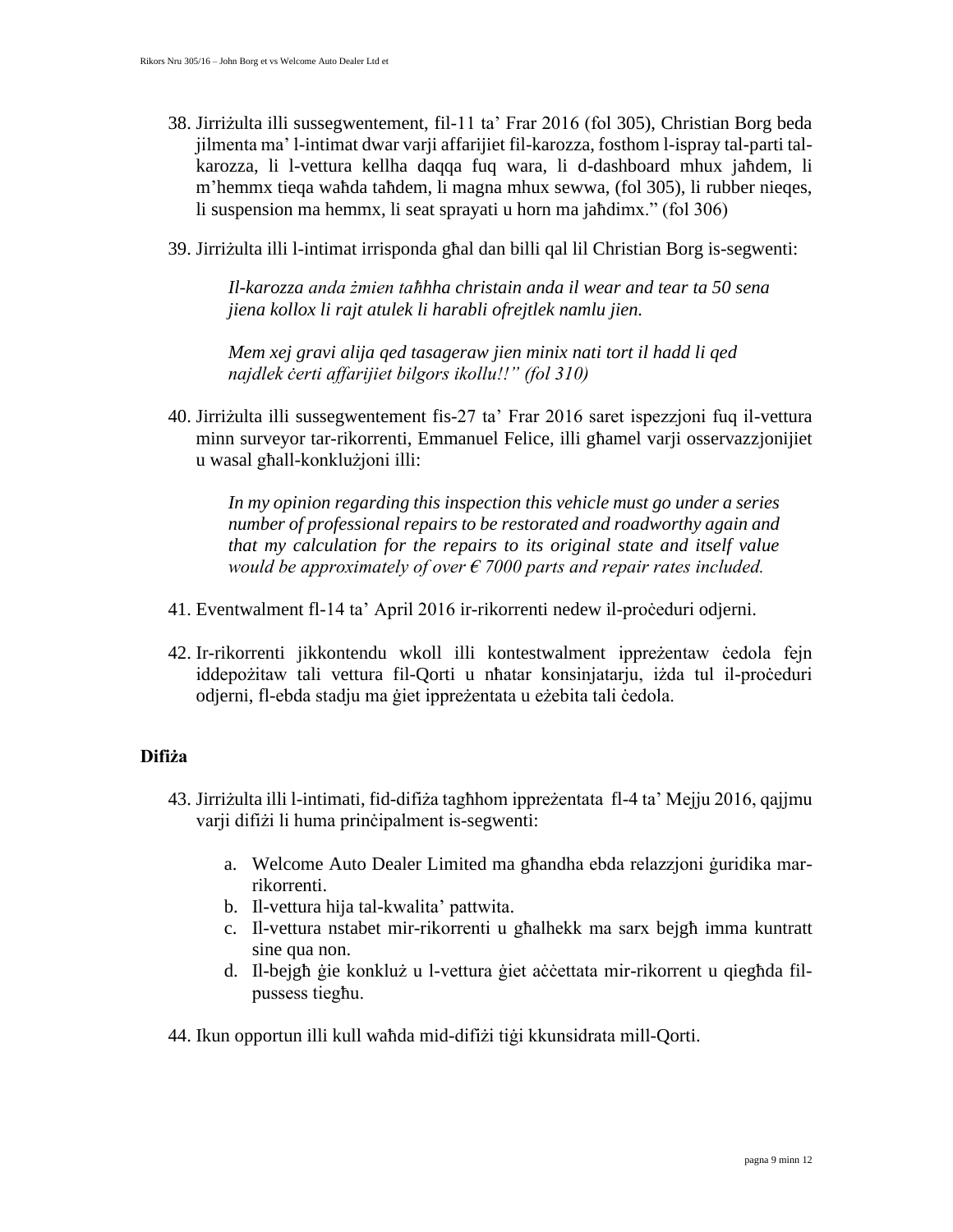#### *Welcome Auto Dealer Limtied mhux leġittimu kontradittur*

- 45. Jirriżulta illi s-soċjetà Welcome Auto Dealer Limited tikkontendi illi hija ma għandha ebda relazzjoni ġuridika mar-rikorrenti peress illi Clint La Rosa nieda proċeduri kontra r-rikorrent personalment quddiem it-Tribunal għat-Talbiet Żgħar u għalhekk ċertament ma hemm ebda relazzjoni ġuridika.
- 46. Jirriżulta, madanakollu, illi dana l-argument huwa mxejjen u reż null miż-żewġ ftehim iffirmat mir-rikorrenti, ossija dak tas-7 ta' Awissu 2015 (fol 45) u tat-8 ta' Jannar 2016 (fol 46), fejn fiż-żewġt istanzi, fit-testatura tad-dokument, hemm miktub bi kliem kbar u sottolinjati is-segwenti: WELCOME AUTO DEALER.
- 47. Jirriżulta illi Clint La Rosa ma jiffigura mkien f'tali dokument.
- 48. Huwa ċar illi tali ftehim sar ma' Welcome Auto Dealer, u għalhekk huwa ċar illi rrikorrenti kellhom kull jedd jipproċedu kontra s-soċjetà Welcome Auto Dealer Limited peress illi jirriżulta ċar u bil-miktub illi John Borg għamel ftehim ma' Welcome Auto Dealer.
- 49. Il-Qorti tosserva illi tali difiża hija waħda kemm superfluwa kif ukoll frivola u qatt ma messha tqajmet, u għalhekk ser tipprovdi għaliha fil-kap tal-ispejjeż.
- 50. Għalhekk, tali difiża ma treġġix.

## *Vettura hija tal-kwalita' pattwita*

- 51. Jirriżulta illi l-intimati jikkontendu illi l-vettura hija tal-kwalita' pattwita. Millbanda l-oħra, ir-rikorrenti jikkontendu illi l-vettura għandha ħafna difetti kif stabbilit mis-surveyor tagħhom, Emmanuel Felice.
- 52. Il-Qorti tħoss illi, f'dana l-istadju, għandha tagħmel is-segwenti osservazzjonijiet:
	- a. Jirriżulta mhux ikkontestat illi kienu r-rikorrenti, partikolarment it-tifel tagħhom, Christian, illi sabu l-vettura illi eventwalment mar jara l-intimat Clint La Rosa u setgħu jaraw il-vettura minn fuq video illi kien hemm fuq is-sit elettroniku tad-ditta Vegas Classic Muscle Cars, tant illi bagħtu lvideo lil Clint la Rosa.
	- b. Jirriżulta illi, mument minnhom, Christian Borg għamel pressjoni fuq La Rosa sabiex jassikura ruħu li jixtri l-vettura, u dana meta qallu "*Prova titilfux k jogbok ghax Dan vra ogobni peress Li 302"*
	- c. Jirriżulta illi meta l-intimat mar jispezzjona l-vettura, huwa għarraf lil Christian Borg illi kien hemm xi difetti żgħar fiż-żebgħa u fis-suspensions u bgħatlu żewġ videos tal-vettura kif kienet, meta l-magna tal-vettura kienet qed taħdem.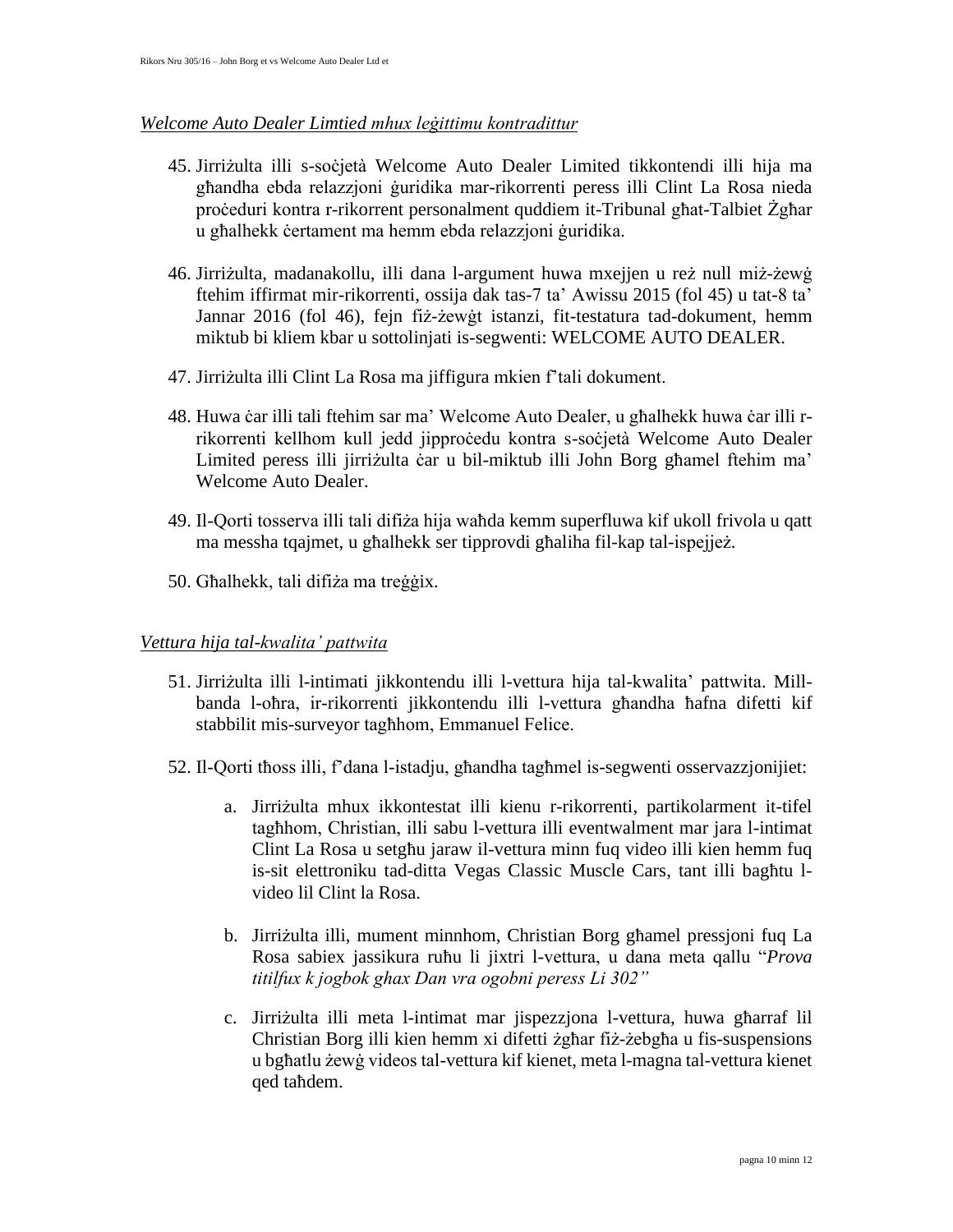- d. Jirriżulta illi, wara illi l-Qorti rat il-videos ppreżentati, jista' jiġi konstatat li l-istat tal-vettura *ictu oculi* fil-video huwa kważi l-istess għal dik illi tidher fis-serje ta' ritratti meħuda mis-surveyor tar-rikorrent u li jidher a fol 67 sa 79 tal-proċess - l-unika differenza illi setgħet tiġi ravviżata huwa illi filvideo tad-ditta Amerikana, jidher illi hemm horn fuq l-isteering Wheel, filwaqt illi kemm fil-video meħud mill-intimat kif ukoll fir-ritratti tassurveyor, jidher illi tali horn huwa nieqes.
- e. Jirriżulta, finalment, illi l-karozza hija vettura tas-sena 1965, u għalhekk ilvettura għandha ħamsa u ħamsin sena (55) fuqha, bir-riżultat illi hija ħaġa naturali li l-vettura kellha, ta' bilfors, difetti ta' żmien u ta' użu. Il-Qorti ma tistax ma tosservax illi tkun verament dilettant tal-karozzi, kif jikkontendi r-rikorrent John Borg illi huwa t-tifel tiegħu, meta takkwista vettura antika u tieħu ħsieb li tagħmillha x-xogħolijiet kollha neċessarji sabiex iġġibha lura fl-istat oriġinali tagħha b'ħafna xogħol u investiment – u mhux illi tippretendi li tixtri karozza antika li tkun fi stat perfetta mal-ewwel. Il-Qorti ma tistax ma tosservax illi jidher li l-interess ta' Christian Borg, ta' wieħed u għoxrin sena, kien aktar illi jisma' l-magna taħdem u jisma' l-ħoss talexhaust kif ukoll illi l-karozza jkollha magna 302, ossija V8 ta' ċilindrata qawwija ħafna. Tant huwa dilettant tal-karozzi, Christian Borg, illi bagħat lill-intimat La Rosa jara u jakkwista vettura tas-sena 1965 għax kellha magna "302", meta attwalment, kieku kien verament dilettant, kien ikun jaf illi l-ewwel Mustang li ħarġet b'magna '302' ħarġet fis-sena 1968!
- f. Jirriżulta, għalhekk, illi għalkemm huwa minnu illi l-vettura għandha varji difetti, kif stabbilit mis-surveyor tar-rikorrenti, uħud mid-difetti kienu ġia' ġew indikati mill-intimat stess u kien offra illi jirrimedjahom huwa stess u oħrajn huma difetti ta' vettura tal-età tagħha, li ċertament ma setgħux jiġu faċilment stabbiliti u li huma difetti illi, kull dilettant veru ta' vetturi huwa dispost illi jaċċetta u jirranġa, għax huwa difetti naturali, riżultat ta' użu talvettura, u li wieħed għandu jipprevedi.
- g. Jirriżulta, għalhekk, illi l-vettura kienet attwalment tal-kwalita' pattwita, stante illi kienet ben viżjonata minn Christian Borg u murija wkoll minn Clint La Rosa, u r-rikorrenti kienu ben a korrent ta' dak illi kienu qed jixtru.
- 53. Jirriżulta, għalhekk illi tali difiża mqajjma mill-intimati tistħoqq illi tiġi milqugħa.
- 54. Il-Qorti, in vista tal-fatt illi tali eċċezzjoni ġiet minnha aċċettata, tħoss illi ma jkunx hemmx bżonn tinoltra ruħha fl-aħħar żewġt eċċezzjonijiet ta' l-intimati – ossija illi ma kienx bejgħ iżda kuntratt sine qua non, u li r-rikorrenti ingħatalhom pussess talvettura.
- 55. Madanakollu, ma tistax ma tosservax illi, għalkemm ir-rikorrenti jikkontendu illi huma ddepositaw il-vettura fil-Qorti, element neċessarju sabiex tirnexxi l-azzjoni